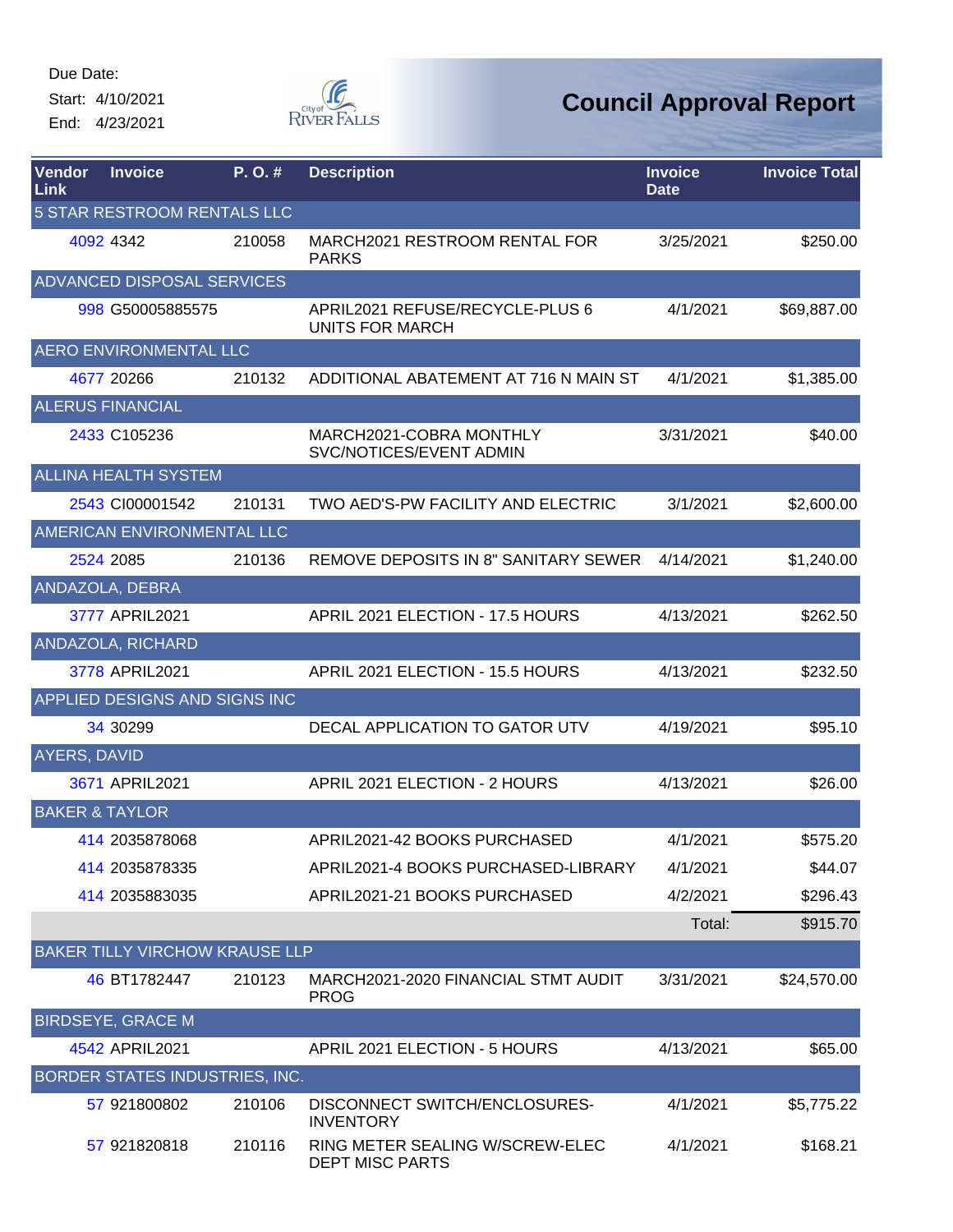Start: 4/10/2021

End: 4/23/2021



| <b>Vendor</b><br>Link     | <b>Invoice</b>                       | P. O. # | <b>Description</b>                                       | <b>Invoice</b><br><b>Date</b> | <b>Invoice Total</b> |
|---------------------------|--------------------------------------|---------|----------------------------------------------------------|-------------------------------|----------------------|
|                           | 57 921851903                         | 210061  | 500 FT TIE WIRE-MINOR MATERIALS                          | 4/7/2021                      | \$243.08             |
|                           |                                      |         |                                                          | Total:                        | \$6,186.51           |
|                           | <b>BROWN, STEPHANIE</b>              |         |                                                          |                               |                      |
|                           | 3966 APRIL2021                       |         | APRIL 2021 ELECTION - 7 HOURS                            | 4/13/2021                     | \$91.00              |
|                           | <b>BUG BUSTERS INC</b>               |         |                                                          |                               |                      |
|                           | 2571 18593                           |         | APRIL2021-GENERAL PEST CONTROL-<br>POLICE DEPT           | 4/13/2021                     | \$233.00             |
| <b>C &amp; J BUILDERS</b> |                                      |         |                                                          |                               |                      |
|                           | 2630 APRIL2021                       |         | REFUND-RFMU OVERPYMT ACCT#10051-<br>00/10053-00          | 4/22/2021                     | \$219.47             |
|                           | <b>CENGAGE LEARNING</b>              |         |                                                          |                               |                      |
|                           | 123 74118515                         |         | APRIL2021-FOUR BOOKS PURCHASED-<br><b>THORNDIKE PLAN</b> | 4/7/2021                      | \$120.76             |
|                           | <b>CENTER POINT INC</b>              |         |                                                          |                               |                      |
|                           | 412 1838654                          |         | APRIL2021-SIX BOOKS PURCHASED-THREE<br><b>SERIES</b>     | 4/1/2021                      | \$135.42             |
| <b>CENTURYLINK</b>        |                                      |         |                                                          |                               |                      |
|                           | 1796 220381548                       |         | MARCH2021 OUTGOING LONG DISTANCE<br><b>FAX LINES</b>     | 3/31/2021                     | \$3.86               |
|                           | CHAINSAW SAFETY SPECIALISTS LLC      |         |                                                          |                               |                      |
|                           | 3217 MARCH2021                       |         | CHAINSAW SAFETY TRAINING-MULTIPLE<br><b>DEPTS</b>        | 4/5/2021                      | \$1,357.19           |
| CHURCH, SARA E            |                                      |         |                                                          |                               |                      |
|                           | 2391 APRIL2021                       |         | APRIL 2021 ELECTION - 8 HOURS                            | 4/13/2021                     | \$104.00             |
|                           | CRESCENT LANDSCAPE SUPPLY INC        |         |                                                          |                               |                      |
|                           | 3972 025298                          | 210120  | 60 YARDS OF CEDAR MULCH                                  | 4/14/2021                     | \$1,560.00           |
| <b>CURRAN, JOE</b>        |                                      |         |                                                          |                               |                      |
|                           | 4766 2021 SAFETY FO<br><b>OTWEAR</b> |         | 2021 SAFETY FOOTWEAR<br><b>REIMBURSEMENT</b>             | 4/2/2021                      | \$150.00             |
| DEJA, MARIE               |                                      |         |                                                          |                               |                      |
|                           | 3780 APRIL2021                       |         | APRIL 2021 ELECTION - 7 HOURS                            | 4/13/2021                     | \$91.00              |
|                           | DIERBECK, JEANNIE                    |         |                                                          |                               |                      |
|                           | 4615 APRIL2021                       |         | APRIL 2021 ELECTION - 8 HOURS                            | 4/13/2021                     | \$104.00             |
| <b>EFTPS</b>              |                                      |         |                                                          |                               |                      |
|                           | 7 67534                              |         | Payroll Period 4/05/21 - 04/18/21                        | 4/23/2021                     | \$69,641.17          |
|                           | ELORANTA, BEVERLY                    |         |                                                          |                               |                      |
|                           | 4607 APRIL2021                       |         | APRIL 2021 ELECTION - 8 HOURS                            | 4/13/2021                     | \$104.00             |
|                           | EO JOHNSON CO. INC                   |         |                                                          |                               |                      |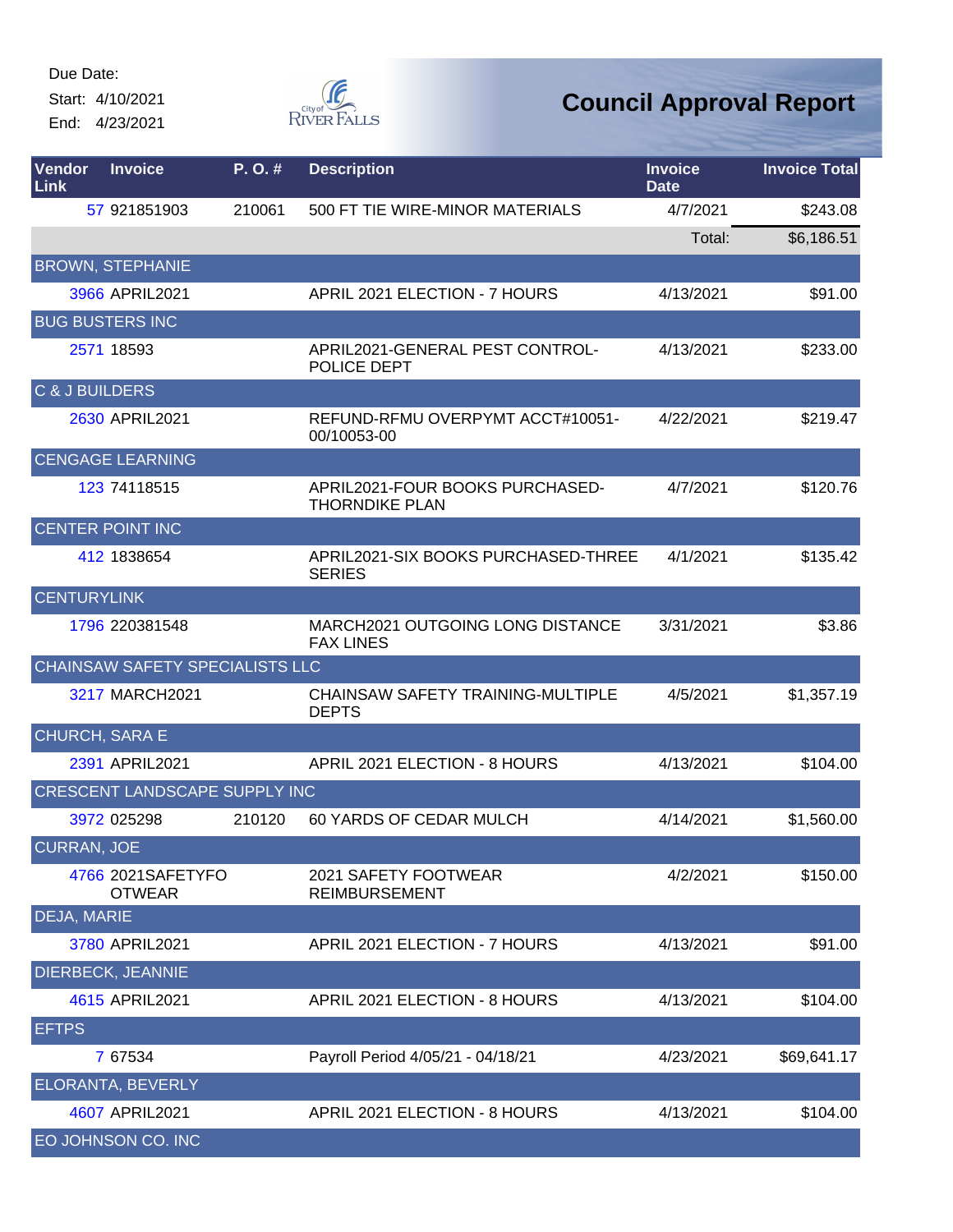Start: 4/10/2021 End: 4/23/2021



| Vendor<br><b>Link</b> | <b>Invoice</b>                         | P.O.#  | <b>Description</b>                                              | <b>Invoice</b><br><b>Date</b> | <b>Invoice Total</b> |
|-----------------------|----------------------------------------|--------|-----------------------------------------------------------------|-------------------------------|----------------------|
|                       | 98 29123745                            |        | APRIL2021 LIBRARY-RICOH C2000 COPIER                            | 4/1/2021                      | \$115.00             |
|                       | 98 INV929756                           |        | RSI CONNECTOR-RICOH IMC2000 COPIER-<br><b>LIBRARY</b>           | 4/13/2021                     | \$390.00             |
|                       |                                        |        |                                                                 | Total:                        | \$505.00             |
| <b>EW HOMES</b>       |                                        |        |                                                                 |                               |                      |
|                       | 4752 APRIL2021                         |        | REFUND-RFMU OVERPYMT-MULTIPLE<br><b>ACCTS</b>                   | 4/22/2021                     | \$2,746.41           |
|                       | <b>FAAC INCORPORATED</b>               |        |                                                                 |                               |                      |
|                       | 4621 PSI000832                         | 200320 | POLICE DEPT-INTERACTIVE TRAINING<br><b>SIMULATOR</b>            | 3/31/2021                     | \$83,700.00          |
|                       | <b>FALKOWSKI, DERRICK</b>              |        |                                                                 |                               |                      |
|                       | 3911 APRIL2021                         |        | APRIL 2021 ELECTION - 20.5 HOURS                                | 4/13/2021                     | \$307.50             |
|                       | <b>FBG SERVICE CORPORATION</b>         |        |                                                                 |                               |                      |
|                       | 364 897925                             | 210071 | MARCH2021-COVID TESTING<br>SITE/HOFFMAN PARK                    | 3/31/2021                     | \$600.00             |
|                       | FIRST NATIONAL BANK - RF SECTION 125   |        |                                                                 |                               |                      |
|                       | 6 67533                                |        | Payroll Period 4/05/21 - 04/18/21                               | 4/23/2021                     | \$3,885.72           |
|                       | FIRST NATIONAL BANK OF RIVER FALLS INC |        |                                                                 |                               |                      |
|                       | <b>115 APRIL2021LOA</b><br>N3160       |        | APRIL2021 FIRE TRUCK LOAN PYMT                                  | 4/1/2021                      | \$33,023.20          |
|                       | FORUM COMMUNICATION CO                 |        |                                                                 |                               |                      |
|                       | 234 CL01771446                         |        | MARCH 2021-FAIR HOUSING ORDINANCE-<br>NEWSPAPER NOTICE          | 3/31/2021                     | \$20.98              |
|                       | 234 CL01771462                         |        | MARCH 2021-BIDS FOR OFFICAL<br><b>ADVERTISING NOTICES</b>       | 3/31/2021                     | \$20.98              |
|                       | 234 CL01771398                         |        | MARCH 2021-BOARD OF CANVASS<br><b>NEWSPAPER NOTICE</b>          | 3/31/2021                     | \$14.99              |
|                       | 234 CL01771297                         |        | MARCH 2021-ROUT AND SEAL BIDS-<br>NEWSPAPER NOTICE              | 3/31/2021                     | \$85.83              |
|                       | 234 CL01771503                         |        | APRIL2021-COUNCIL AGENDA-NEWSPAPER<br><b>NOTICE</b>             | 4/8/2021                      | \$41.96              |
|                       | 234 CL01771598                         |        | ORGANIZATIONAL MTG OF COUNCIL-<br><b>NEWSPAPER NOTICE</b>       | 4/15/2021                     | \$53.95              |
|                       | 234 CL01771685                         |        | UTILITY ADVISORY BOARD MTG-<br><b>NEWSPAPER NOTICE</b>          | 4/15/2021                     | \$41.96              |
|                       |                                        |        |                                                                 | Total:                        | \$280.65             |
| <b>GOVHR USA LLC</b>  |                                        |        |                                                                 |                               |                      |
|                       | 1765 3-04-21-149                       | 210126 | <b>PROF FEE-DEPUTY POLICE CHIEF</b><br><b>ASSESSMENT CENTER</b> | 4/8/2021                      | \$6,750.00           |
| <b>GRACE PAULSON</b>  |                                        |        |                                                                 |                               |                      |
|                       | 937 APRIL2021                          |        | REFUND-RFMU SOLAR REFUND ACCT#5856<br>$-00$                     | 4/22/2021                     | \$101.67             |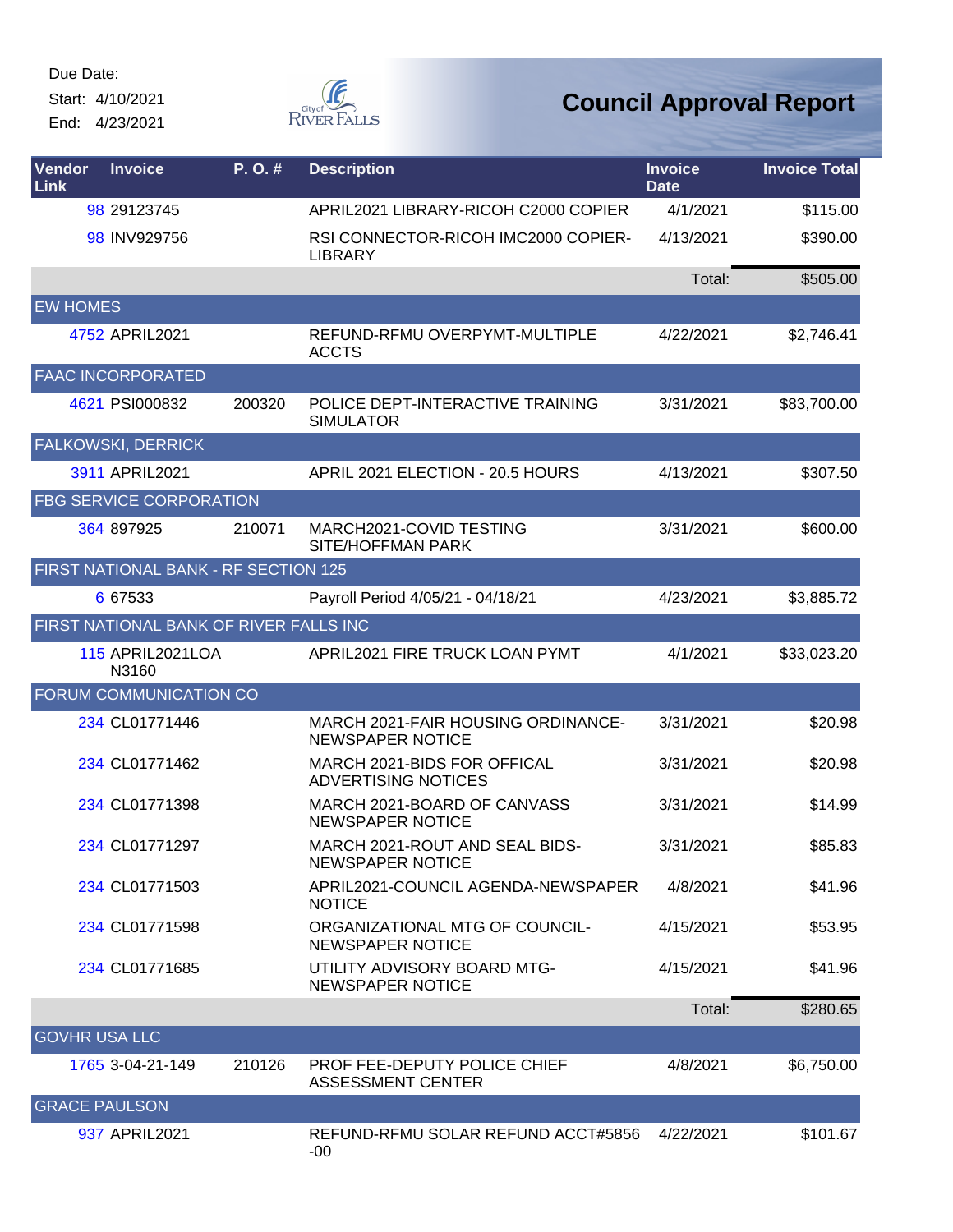Start: 4/10/2021 End: 4/23/2021



| Vendor<br>Link        | <b>Invoice</b>                 | P.O.#  | <b>Description</b>                              | <b>Invoice</b><br><b>Date</b> | <b>Invoice Total</b> |
|-----------------------|--------------------------------|--------|-------------------------------------------------|-------------------------------|----------------------|
| <b>GRAF, LINNET M</b> |                                |        |                                                 |                               |                      |
|                       | 3965 APRIL2021                 |        | APRIL 2021 ELECTION - 7.5 HOURS                 | 4/13/2021                     | \$97.50              |
|                       | <b>GREGORY A LANGER</b>        |        |                                                 |                               |                      |
|                       | 2785 210405                    |        | DRYER REPAIR/AMBULANCE BUILDING                 | 4/5/2021                      | \$110.00             |
| HANKWITZ, LORI        |                                |        |                                                 |                               |                      |
|                       | 4574 APRIL2021                 |        | APRIL 2021 ELECTION - 9 HOURS                   | 4/13/2021                     | \$117.00             |
| <b>HAWKINS INC</b>    |                                |        |                                                 |                               |                      |
|                       | 133 4914250                    | 210019 | APRIL2021 - WATER DEPT WELL<br><b>CHEMICALS</b> | 4/9/2021                      | \$4,606.28           |
|                       | <b>HELBIG, ANGELINA</b>        |        |                                                 |                               |                      |
|                       | 3067 APRIL2021                 | 210044 | APRIL2021 SAFETY COORDINATOR<br><b>SERVICES</b> | 4/16/2021                     | \$6,066.00           |
| <b>HENKE, RUSS E</b>  |                                |        |                                                 |                               |                      |
|                       | 4608 APRIL2021                 |        | APRIL 2021 ELECTION - 13.5 HOURS                | 4/13/2021                     | \$175.50             |
|                       | HJERSJO, CATHLEEN              |        |                                                 |                               |                      |
|                       | 3845 APRIL2021                 |        | APRIL 2021 ELECTION - 15.5 HOURS                | 4/13/2021                     | \$232.50             |
|                       | <b>HUDSON PHYSICIANS SC</b>    |        |                                                 |                               |                      |
|                       | 145 800370410421               |        | PRE-EMPLOYMENT EXAM-C.KRUGER                    | 4/1/2021                      | \$285.00             |
|                       | <b>HUEBSCH LAUNDRY COMPANY</b> |        |                                                 |                               |                      |
|                       | 146 100001355                  |        | 3/24/21 BERNE BIBS ORDER                        | 3/24/2021                     | \$1,035.24           |
|                       | 146 100001427                  |        | APRIL2021-J.CURRAN RETURN OF JEANS              | 4/6/2021                      | $-$208.25$           |
|                       | 146 10113206                   | 210026 | 4/7/21 WATER DEPT UNIFORMS                      | 4/7/2021                      | \$46.46              |
|                       | 146 10113205                   | 210035 | 4/7/21 ELECTRIC DEPT UNIFORMS                   | 4/7/2021                      | \$964.83             |
|                       | 146 10113207                   | 210021 | 4/7/21 PUBLIC WORKS DEPT UNIFORMS               | 4/7/2021                      | \$177.13             |
|                       | 146 10113208                   | 210026 | 4/7/21 WASTEWATER DEPT UNIFORMS                 | 4/7/2021                      | \$36.41              |
|                       | 146 10115273                   | 210026 | 4/14/21 WASTEWATER UNIFORMS                     | 4/14/2021                     | \$36.41              |
|                       | 146 10115270                   | 210035 | 4/14/21 ELECTRIC DEPT UNIFORMS                  | 4/14/2021                     | \$270.56             |
|                       | 146 10115271                   | 210026 | 4/14/21 WATER DEPT UNIFORMS                     | 4/14/2021                     | \$46.46              |
|                       | 146 10115272                   | 210021 | 4/14/21 PUBLIC WORKS UNIFORMS                   | 4/14/2021                     | \$116.36             |
|                       | 146 10117423                   | 210026 | 4/21/21 WASTEWATER DEPT UNIFORMS                | 4/21/2021                     | \$36.41              |
|                       | 146 10117420                   | 210035 | 4/21/21 ELECTRIC DEPT UNIFORMS                  | 4/21/2021                     | \$289.09             |
|                       | 146 10117421                   | 210026 | 4/21/21 WATER DEPT UNIFORMS                     | 4/21/2021                     | \$46.46              |
|                       | 146 10117422                   | 210021 | 4/21/21 PUBLIC WORKS DEPT UNIFORMS              | 4/21/2021                     | \$116.36             |
|                       | 146 30004839                   |        | SHORT SLEEVE LOGO SHIRTS-<br>PARKS/STREETS      | 4/21/2021                     | \$215.40             |
|                       |                                |        |                                                 | Total:                        | \$3,225.33           |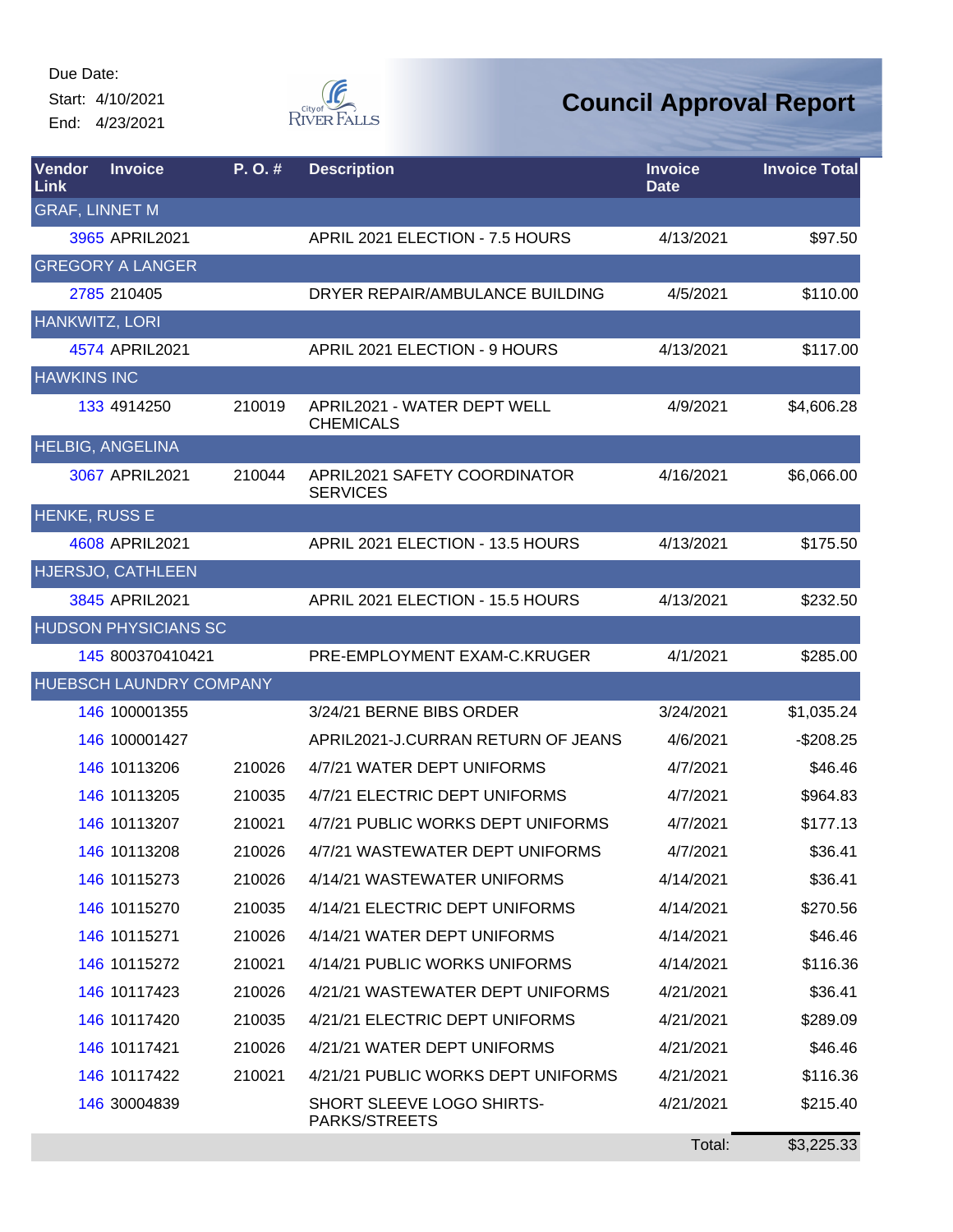Start: 4/10/2021 End: 4/23/2021



| Vendor<br>Link      | <b>Invoice</b>                   | P. O. # | <b>Description</b>                                           | <b>Invoice</b><br><b>Date</b> | <b>Invoice Total</b> |
|---------------------|----------------------------------|---------|--------------------------------------------------------------|-------------------------------|----------------------|
|                     | HUPPERT TRANSPORT LLC            |         |                                                              |                               |                      |
|                     | 4287 1458                        | 210006  | FEB2021 SNOW HAULING                                         | 3/31/2021                     | \$1,092.50           |
| <b>INFOSEND INC</b> |                                  |         |                                                              |                               |                      |
|                     | 150 189031                       | 210012  | MARCH 2021-RFMU MONTHLY STATEMENT<br><b>SERVICE FEE</b>      | 3/31/2021                     | \$3,453.09           |
|                     |                                  |         | INTERNATIONAL CITY MGMT ASSOC RETIREMENT CORP                |                               |                      |
|                     | 1 67529                          |         | Payroll Period 4/05/21 - 04/18/21                            | 4/23/2021                     | \$20,398.26          |
|                     | 1 67530                          |         | Payroll Period 4/05/21 - 04/18/21                            | 4/23/2021                     | \$1,203.51           |
|                     |                                  |         |                                                              | Total:                        | \$21,601.77          |
|                     | JOHNSON, NADINE                  |         |                                                              |                               |                      |
|                     | 3856 APRIL2021                   |         | APRIL 2021 ELECTION - 15 HOURS                               | 4/13/2021                     | \$195.00             |
|                     | <b>JOSIE HAYES CREATIVE</b>      |         |                                                              |                               |                      |
|                     | 4714 04152021-0005               |         | RFMU MY ACCOUNT VIDEO-VIDEO#2                                | 4/15/2021                     | \$645.00             |
| <b>KAUTH, TOREY</b> |                                  |         |                                                              |                               |                      |
|                     | 4604 APRIL2021                   |         | APRIL 2021 ELECTION - 8.25 HOURS                             | 4/13/2021                     | \$107.25             |
| <b>KWIK TRIP</b>    |                                  |         |                                                              |                               |                      |
|                     | 172 MAR2021<br><b>MOTOR FUEL</b> |         | MARCH2021 MOTOR FUEL STMT                                    | 3/31/2021                     | \$7,632.41           |
|                     | LA RUE, PATRICIA                 |         |                                                              |                               |                      |
|                     | 4702 APRIL2021                   |         | APRIL 2021 ELECTION - 7 HOURS                                | 4/13/2021                     | \$91.00              |
|                     | <b>LAKES COFFEE LLC</b>          |         |                                                              |                               |                      |
|                     | 4064 14301                       |         | APRIL2021-LIBRARY COFFEE ORDER                               | 4/5/2021                      | \$69.00              |
|                     | LANGFORD, JOHN                   |         |                                                              |                               |                      |
|                     | 3771 APRIL2021                   |         | APRIL 2021 ELECTION - 8 HOURS                                | 4/13/2021                     | \$104.00             |
| LEICHTLE, KURT      |                                  |         |                                                              |                               |                      |
|                     | 4703 APRIL2021                   |         | APRIL 2021 ELECTION - 10.75 HOURS                            | 4/13/2021                     | \$139.75             |
|                     | <b>LIBRARYWORKS INC</b>          |         |                                                              |                               |                      |
|                     | 4767 1993                        |         | LIBRARY WEBINAR-EXPLORING<br><b>MISINFORMATION LANDSCAPE</b> | 4/1/2021                      | \$200.00             |
|                     | LINEHAN OUTDOOR SERVICES LLC     |         |                                                              |                               |                      |
|                     | 1570 1207                        | 210005  | MARCH2021 SNOW REMOVAL-WHITETAIL<br><b>CORP PARK</b>         | 3/31/2021                     | \$175.00             |
|                     | 1570 1206                        | 210003  | MARCH2021-STERLING PONDS SNOW<br><b>REMOVAL</b>              | 3/31/2021                     | \$100.00             |
|                     | 1570 1208                        | 210008  | MARCH2021-SNOW REMOVAL/DOWNTOWN<br>& CITYWIDE                | 3/31/2021                     | \$668.00             |
|                     | 1570 1209                        |         | <b>COMPOST SITE-REPAIR SHED DOOR</b>                         | 4/19/2021                     | \$1,027.78           |
|                     |                                  |         |                                                              | Total:                        | \$1,970.78           |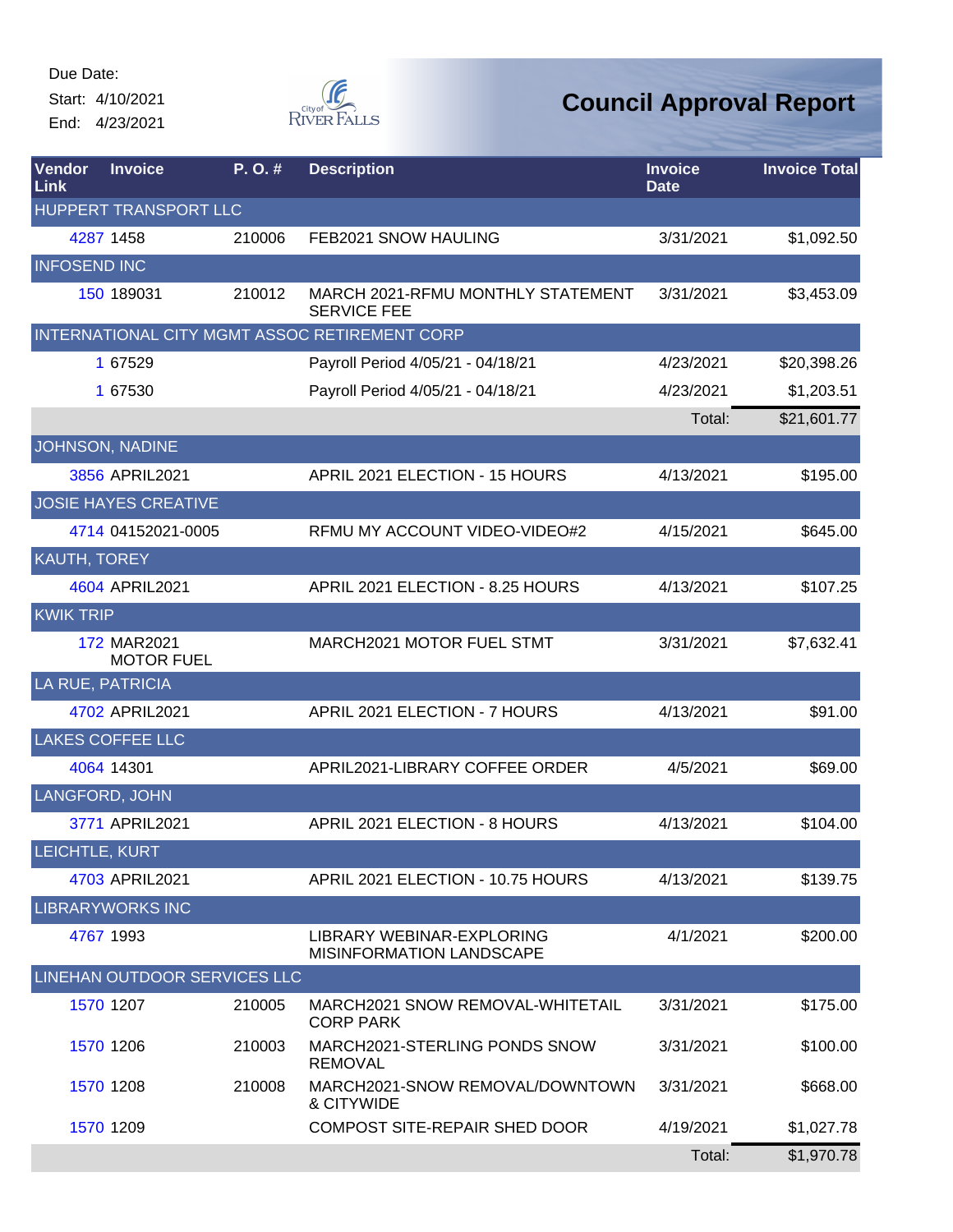Due Date: Start: 4/10/2021

End: 4/23/2021



| Vendor<br><b>Link</b> | <b>Invoice</b>                     | P.O.#  | <b>Description</b>                                           | <b>Invoice</b><br><b>Date</b> | <b>Invoice Total</b> |
|-----------------------|------------------------------------|--------|--------------------------------------------------------------|-------------------------------|----------------------|
|                       | <b>LOFFLER COMPANIES INC</b>       |        |                                                              |                               |                      |
|                       | 182 28964759                       |        | MARCH2021 POLICE DEPT-KONICA C368<br><b>COPIER</b>           | 3/31/2021                     | \$167.17             |
|                       | 182 29030852                       |        | APRIL2021 FIRE DEPT KONICA C2501<br><b>COPIER</b>            | 4/1/2021                      | \$137.51             |
|                       | 182 29030851                       |        | APRIL2021 WASTEWATER KONICA C2501<br><b>COPIER</b>           | 4/1/2021                      | \$107.45             |
|                       | 182 29030850                       |        | APRIL2021-ADMIN/COURT/CSR/MAILROOM<br><b>COPIERS</b>         | 4/1/2021                      | \$571.03             |
|                       | 182 439510520                      |        | APRIL 2021-PW KONICA C258 COPIER-<br><b>BASE/OVERAGES</b>    | 4/1/2021                      | \$192.64             |
|                       |                                    |        |                                                              | Total:                        | \$1,175.80           |
|                       | <b>LOSINSKI, VICTORIA</b>          |        |                                                              |                               |                      |
|                       | 4580 APRIL2021                     |        | APRIL 2021 ELECTION - 8.5 HOURS                              | 4/13/2021                     | \$107.25             |
| <b>MEYDAM, MARK R</b> |                                    |        |                                                              |                               |                      |
| 4729 1                |                                    | 210073 | 2/1/21 THRU 4/9/21 - MGMT OF COVID-19<br><b>TESTING SITE</b> | 3/31/2021                     | \$5,000.00           |
|                       |                                    |        | MIDAMERICA ADMINISTRATIVE & RETIREMENT SOLUTIONS             |                               |                      |
|                       | 500 MAR000001534<br>2              |        | 2020 FOURTH QTR ADMINISTRATION FEES                          | 3/31/2021                     | \$946.25             |
|                       | MIDWEST ENERGY EFFICIENCY ALLIANCE |        |                                                              |                               |                      |
|                       | 1194 0324202102                    | 210122 | THILL/DALTON/SCHWALEN-BLDG<br><b>OPERATOR II CERT/FACILI</b> | 3/24/2021                     | \$4,685.00           |
| <b>MIDWEST TAPE</b>   |                                    |        |                                                              |                               |                      |
|                       | 409 500265313                      |        | APRIL2021-ONE AUDIOBOOK/OCEAN PREY                           | 4/5/2021                      | \$39.99              |
| <b>MITEL</b>          |                                    |        |                                                              |                               |                      |
|                       | 4458 36187583                      |        | MAY 2021 PHONE SERVICE CHARGES                               | 4/1/2021                      | \$3,443.69           |
|                       | <b>MORTON SALT INC</b>             |        |                                                              |                               |                      |
|                       | 3764 5402306090                    | 210038 | 246.14 TONS BULK SAFE-T-SALT                                 | 4/6/2021                      | \$19,130.00          |
|                       | 3764 5402306891                    | 210038 | 24.56 TONS BULK SAFE-T SALT                                  | 4/7/2021                      | \$1,908.81           |
|                       | 3764 5402310591                    | 210038 | 24.31 TONS BULK SAFE-T-SALT                                  | 4/13/2021                     | \$1,889.37           |
|                       |                                    |        |                                                              | Total:                        | \$22,928.18          |
|                       | MUELLER, ALYSSA NOVAK ROTSCHAFER   |        |                                                              |                               |                      |
|                       | 4600 APRIL2021                     |        | APRIL 2021 ELECTION - 6 HOURS                                | 4/13/2021                     | \$78.00              |
|                       | <b>NICCUM, JACQUELINE</b>          |        |                                                              |                               |                      |
|                       | 3824 APRIL2021                     |        | APRIL 2021 ELECTION - 7 HOURS                                | 4/13/2021                     | \$91.00              |
|                       | <b>NORDGREN, JAMES A</b>           |        |                                                              |                               |                      |
|                       | 4704 APRIL2021                     |        | APRIL 2021 ELECTION - 7.5 HOURS                              | 4/13/2021                     | \$97.50              |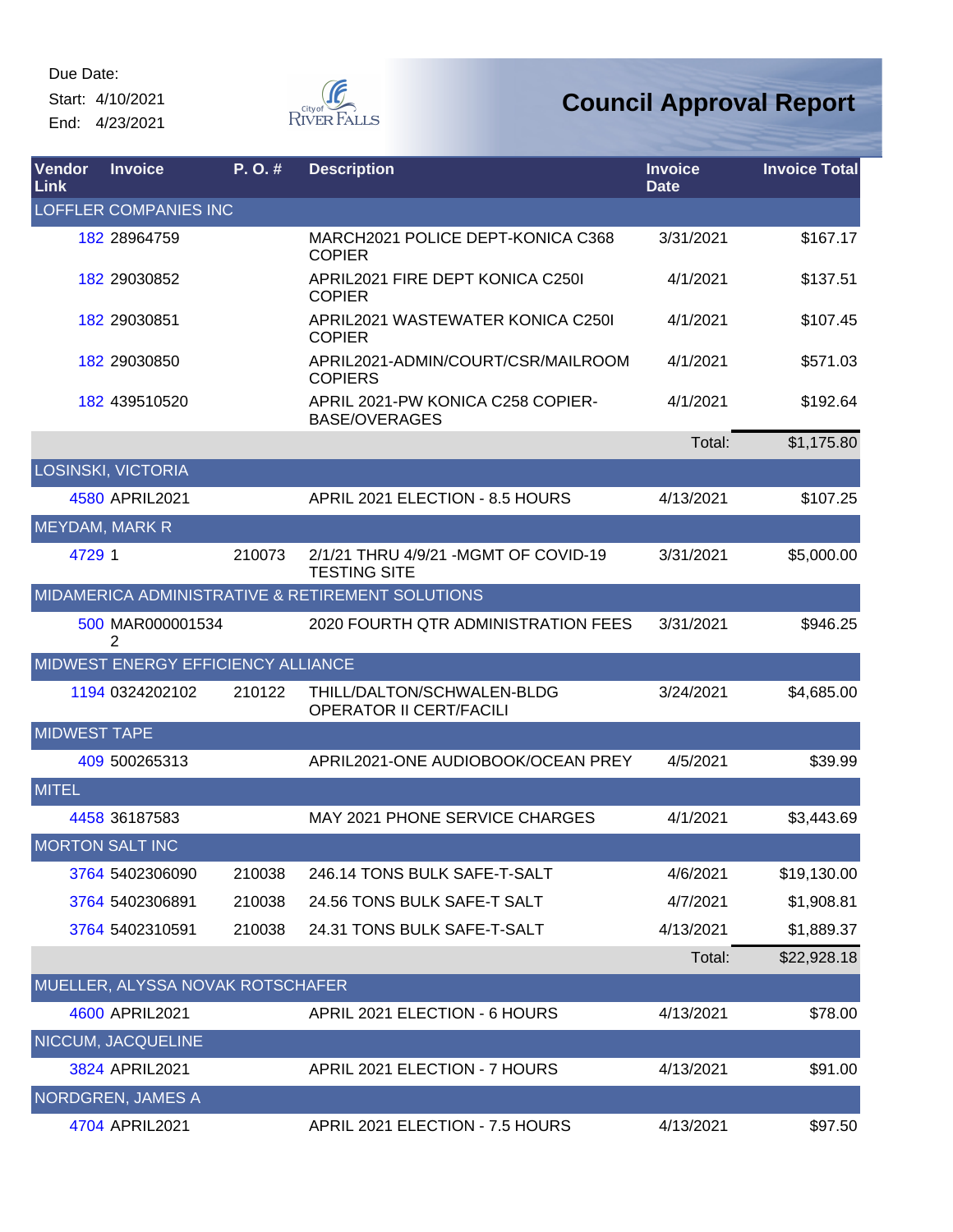Start: 4/10/2021 End: 4/23/2021



| Vendor<br>Link     | <b>Invoice</b>                       | $P. O.$ # | <b>Description</b>                                 | <b>Invoice</b><br><b>Date</b> | <b>Invoice Total</b> |
|--------------------|--------------------------------------|-----------|----------------------------------------------------|-------------------------------|----------------------|
|                    | <b>OFFICE ENTERPRISES INC</b>        |           |                                                    |                               |                      |
|                    | 202 485630                           |           | POSTAGE MACHINE INK<br><b>CARTRIDGE/SEALER</b>     | 4/20/2021                     | \$201.64             |
| O'GRADY, JODY      |                                      |           |                                                    |                               |                      |
|                    | 3844 APRIL2021                       |           | APRIL 2021 ELECTION - 15 HOURS                     | 4/13/2021                     | \$195.00             |
|                    | OLSON & NESVOLD ENGINEERS, PSC       |           |                                                    |                               |                      |
| 1896 1             |                                      | 200246    | 2020 PEDESTRIAN BRIDGE INSPECT                     | 4/22/2021                     | \$8,338.00           |
|                    | ONE TIME PAY VENDOR                  |           |                                                    |                               |                      |
|                    | 9999 ROBERTJAMIS<br><b>ONREISSUE</b> |           | REISSUE-RAIN BARREL REBATE-ONE<br><b>BARRELL</b>   | 4/1/2021                      | \$30.00              |
|                    | 9999 MULLENREISS<br>UE               |           | REISSUE-REFUND/OVERPYMT PERSONAL<br>PROPERTY TAX   | 4/1/2021                      | \$2.13               |
|                    | 9999 MEGANKERR                       |           | REFUND-PARK AND REC PLAY<br>CLASS/CANCELLED        | 4/16/2021                     | \$50.00              |
|                    | 9999 MANDYRICHTE<br>R                |           | REFUND-PARK AND REC PLAY<br>CLASS/CANCELLED        | 4/16/2021                     | \$50.00              |
|                    | 9999 TALIACALIVA                     |           | REFUND-PARK AND REC PLAY<br><b>CLASS/CANCELLED</b> | 4/16/2021                     | \$90.00              |
|                    | 9999 MISSYMURPHY                     |           | REFUND-PARK AND REC PLAY<br>CLASS/CANCELLED        | 4/16/2021                     | \$50.00              |
|                    | 9999 JOHNCOLLINS                     |           | REFUND-PARKING TICKET OVERPAYMENT                  | 4/20/2021                     | \$75.00              |
|                    | 9999 STACIAJOHNS<br><b>ON</b>        |           | REFUND-PARK AND REC CLASS<br>CANCELLED/PLAY        | 4/20/2021                     | \$50.00              |
|                    | 9999 CASSIEAHLER<br>S                |           | REFUND-PARK AND REC CLASS<br>CANCELLED/PLAY        | 4/20/2021                     | \$50.00              |
|                    | 9999 PEGGYPARKIN<br>SON              |           | REFUND-PARK AND REC CLASS<br>CANCELLED-2 KIDS/PLAY | 4/20/2021                     | \$90.00              |
|                    |                                      |           |                                                    | Total:                        | \$537.13             |
|                    | <b>PALMQUIST, JOEL K</b>             |           |                                                    |                               |                      |
|                    | 4454 APRIL2021                       |           | APRIL 2021 ELECTION - 9 HOURS                      | 4/13/2021                     | \$117.00             |
| <b>PATRICK OJA</b> |                                      |           |                                                    |                               |                      |
|                    | 3485 2021SAFETYFO<br><b>OTWEAR</b>   |           | 2021 SAFETY FOOTWEAR<br><b>REIMBURSEMENT</b>       | 4/1/2021                      | \$150.00             |
|                    | <b>PELION BENEFITS</b>               |           |                                                    |                               |                      |
|                    | 5 67532                              |           | Payroll Period 4/05/21 - 04/18/21                  | 4/23/2021                     | \$1,894.12           |
|                    | POLICY CONFLUENCE INC                |           |                                                    |                               |                      |
|                    | 4764 46BFA57A-0001 210121            |           | APRIL2021-MARCH2022 COMMUNITY<br><b>SURVEY</b>     | 4/1/2021                      | \$17,300.00          |
|                    | PRUDENT MAN ADVISORS LLC             |           |                                                    |                               |                      |
|                    | 4399 179679                          |           | MARCH2021 PMA MANAGEMENT FEES                      | 3/31/2021                     | \$355.43             |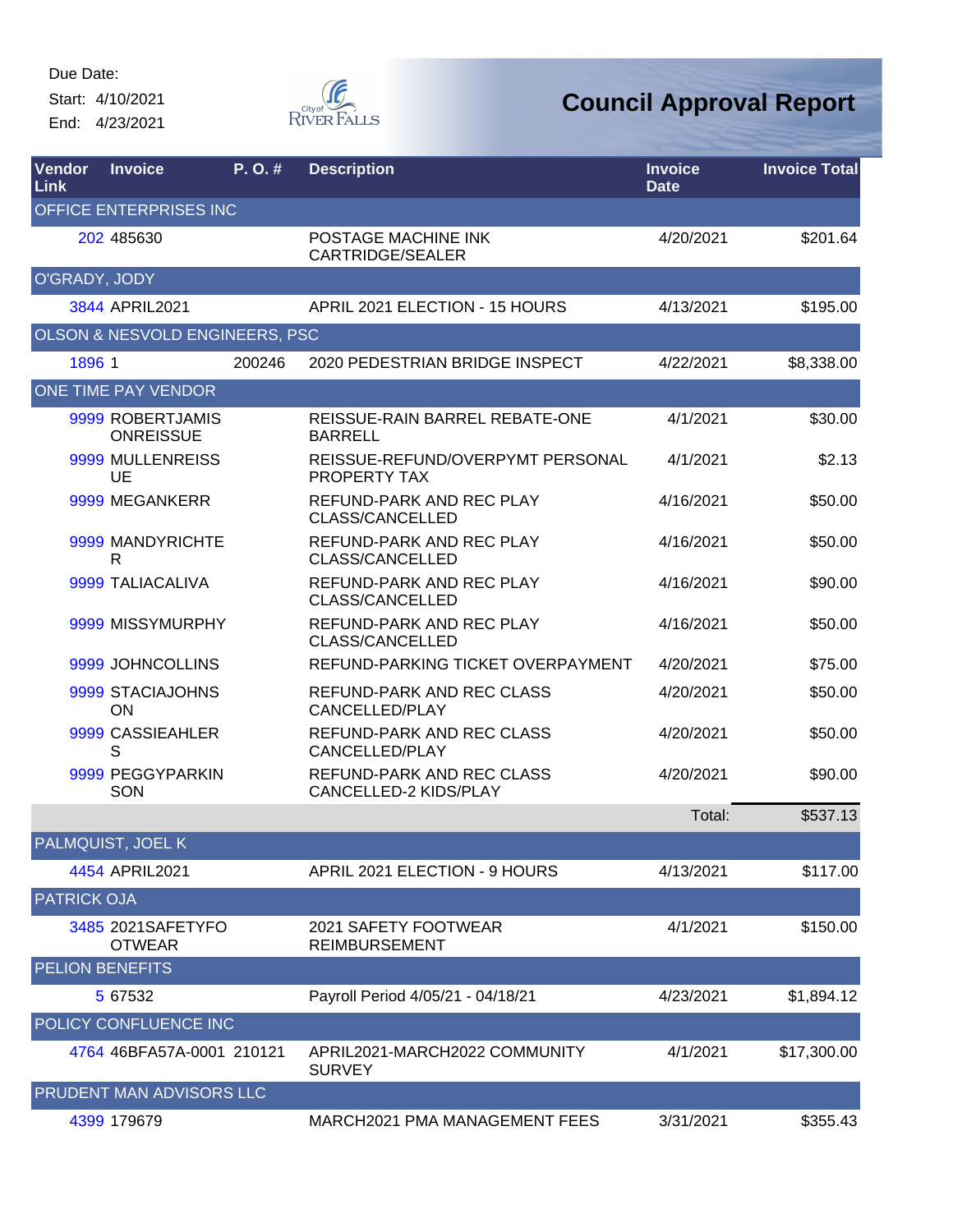Start: 4/10/2021 End: 4/23/2021



| <b>Vendor</b><br><b>Link</b> | <b>Invoice</b>                       | P. O. # | <b>Description</b>                     | <b>Invoice</b><br><b>Date</b> | <b>Invoice Total</b> |
|------------------------------|--------------------------------------|---------|----------------------------------------|-------------------------------|----------------------|
|                              | <b>QUADIENT FINANCE USA INC</b>      |         |                                        |                               |                      |
|                              | 4403 MARCH2021                       |         | <b>MARCH2021 POSTAGE MACHINE FUNDS</b> | 3/30/2021                     | \$2,100.00           |
|                              | RAUSCH, KATHRYN                      |         |                                        |                               |                      |
|                              | 3774 APRIL2021                       |         | APRIL 2021 ELECTION - 14.5 HOURS       | 4/13/2021                     | \$217.50             |
|                              | <b>RFMU PAYMENTS OR REFUNDS</b>      |         |                                        |                               |                      |
|                              | 990610 LISASTEVENR<br><b>EISSUE</b>  |         | REFUND-RFMU OVERPYMT ACCT #7108-05     | 4/19/2021                     | \$11.19              |
|                              | 990610 COURTNEYMA<br><b>NEMANN</b>   |         | REFUND-RFMU OVERPYMT ACCT#1650-27      | 4/22/2021                     | \$43.49              |
|                              | 990610 JACOBOGILVIE                  |         | REFUND-RFMU OVERPYMT ACCT#2305-02      | 4/22/2021                     | \$73.36              |
|                              | 990610 PECHACEKPR<br><b>OPERTIES</b> |         | REFUND-RFMU OVERPYMT ACCT#2381-01      | 4/22/2021                     | \$599.95             |
|                              | 990610 DANDENISEPE<br><b>RRY</b>     |         | REFUND-RFMU OVERPYMT ACCT#3778-14      | 4/22/2021                     | \$16.40              |
|                              | 990610 LARISSAFILDE<br>S             |         | REFUND-RFMU OVERPYMT ACCT#4301-24      | 4/22/2021                     | \$199.34             |
|                              | 990610 ANNMORLEY                     |         | REFUND-RFMU OVERPYMT ACCT#4365-11      | 4/22/2021                     | \$124.69             |
|                              | 990610 MICHAELWEST<br><b>BERG</b>    |         | REFUND-RFMU OVERPYMT ACCT#5274-03      | 4/22/2021                     | \$281.00             |
|                              | 990610 SAIGEBELL                     |         | REFUND-RFMU OVERPYMT ACCT#6329-25      | 4/22/2021                     | \$23.44              |
|                              | 990610 CONNORSTAR<br>K               |         | REFUND-RFMU OVERPYMT ACCT#6665-15      | 4/22/2021                     | \$34.53              |
|                              | 990610 ELIZASMIT                     |         | REFUND-RFMU OVERPYMT ACCT#6680-10      | 4/22/2021                     | \$35.59              |
|                              | 990610 JAYMONICALU<br><b>CHT</b>     |         | REFUND-RFMU OVERPYMT ACCT#6835-01      | 4/22/2021                     | \$203.06             |
|                              | 990610 MELISAHANSE<br>N              |         | REFUND-RFMU OVERPYMT ACCT#6950-06      | 4/22/2021                     | \$55.76              |
|                              | 990610 REBECCAOPP                    |         | REFUND-RFMU OVERPYMT ACCT#7802-02      | 4/22/2021                     | \$51.43              |
|                              | 990610 ERIKASHUDLIC<br>Κ             |         | REFUND-RFMU OVERPYMT ACCT#8507-01      | 4/22/2021                     | \$63.02              |
|                              | 990610 ERICANDJANN<br><b>ABAUER</b>  |         | REFUND-RFMU OVERPYMT ACCT#8986-02      | 4/22/2021                     | \$265.71             |
|                              | 990610 ADAMANDBON<br><b>NIELUNN</b>  |         | REFUND-RFMU OVERPYMT ACCT#9512-01      | 4/22/2021                     | \$270.90             |
|                              | 990610 FALLSAPTS                     |         | REFUND-RFMU OVERPYMT ACCT#2778-00      | 4/22/2021                     | \$1,396.91           |
|                              |                                      |         |                                        | Total:                        | \$3,749.77           |
|                              | RIVER FALLS POLICE ASSOCIATION       |         |                                        |                               |                      |
|                              | 9 67535                              |         | <b>APRIL 2021</b>                      | 4/23/2021                     | \$734.40             |
| ROSS, LINDA M                |                                      |         |                                        |                               |                      |
|                              | 3963 APRIL2021                       |         | APRIL 2021 ELECTION - 8 HOURS          | 4/13/2021                     | \$104.00             |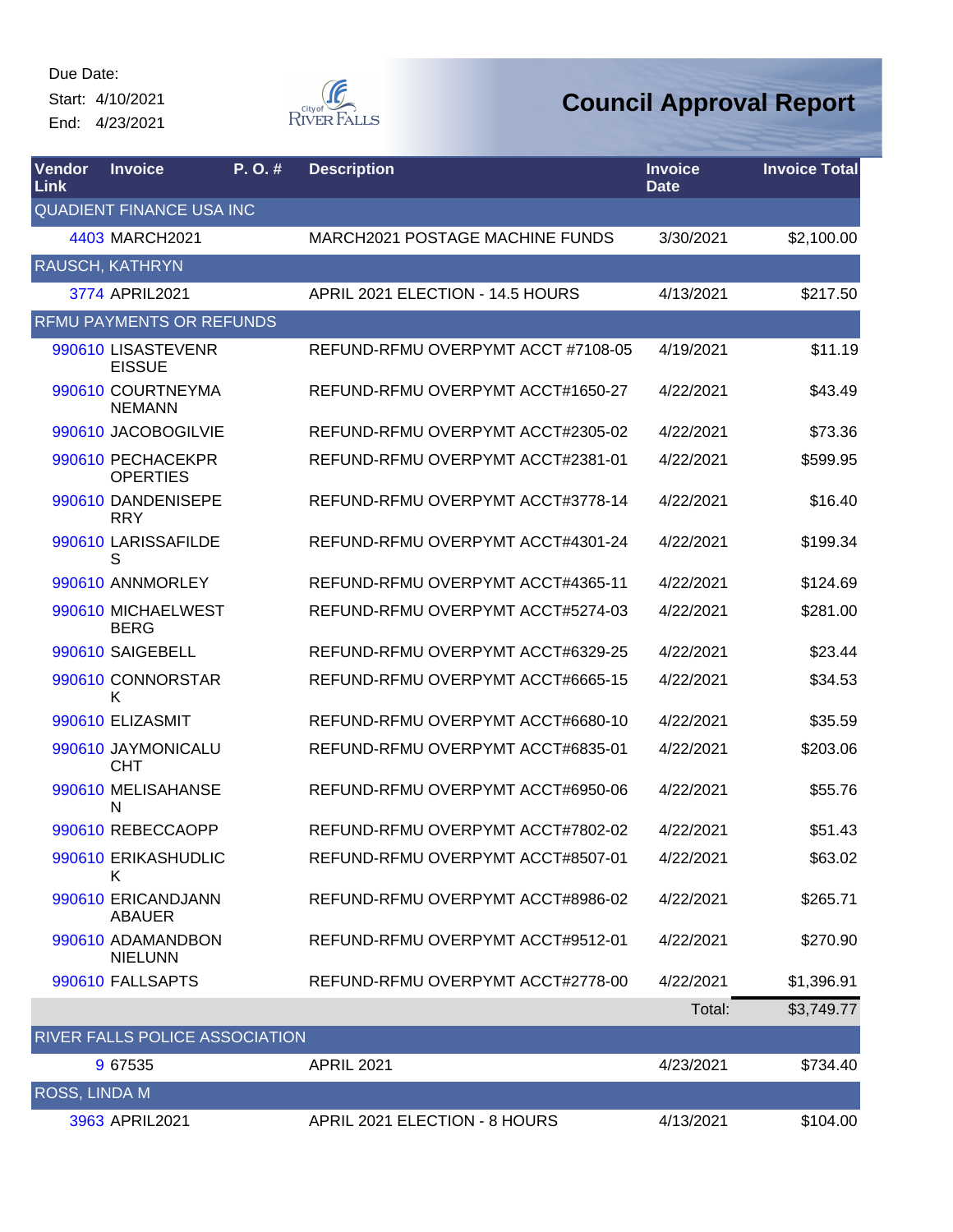Start: 4/10/2021 End: 4/23/2021



| Vendor<br>Link          | <b>Invoice</b>                           | P. O. # | <b>Description</b>                                     | <b>Invoice</b><br><b>Date</b> | <b>Invoice Total</b> |
|-------------------------|------------------------------------------|---------|--------------------------------------------------------|-------------------------------|----------------------|
| <b>RUNNING INC</b>      |                                          |         |                                                        |                               |                      |
|                         | 1573 24199                               | 200371  | March2021 Taxi Management Services                     | 3/31/2021                     | \$17,825.09          |
|                         | RURAL ELECTRIC SUPPLY COOPERATIVE        |         |                                                        |                               |                      |
|                         | 221 819738-00                            | 210128  | COPPER GROUND RODS/PEDISTALS/ELEC<br><b>DEPT</b>       | 4/14/2021                     | \$2,436.60           |
| SAHNOW, JOSEPH          |                                          |         |                                                        |                               |                      |
|                         | 4349 APRIL2021                           |         | APRIL 2021 ELECTION - 6.5 HOURS                        | 4/13/2021                     | \$84.50              |
| <b>SCHMITT, CHERYL</b>  |                                          |         |                                                        |                               |                      |
|                         | 3908 APRIL2021                           |         | APRIL 2021 ELECTION - 17 HOURS                         | 4/13/2021                     | \$255.00             |
| <b>SCHMITT, MARK</b>    |                                          |         |                                                        |                               |                      |
|                         | 3909 APRIL2021                           |         | APRIL 2021 ELECTION - 8 HOURS                          | 4/13/2021                     | \$104.00             |
|                         | <b>SCHOOL DISTRICT OF RIVER FALLS</b>    |         |                                                        |                               |                      |
|                         | 229 0001                                 |         | LINE PAINTING STENCIL/SHOP CLASS-<br><b>STREETS</b>    | 4/13/2021                     | \$257.10             |
|                         | SHORT ELLIOTT HENDRICKSON INC            |         |                                                        |                               |                      |
|                         | 244 403087                               | 190376  | MARCH2021-TROY/POMEROY WATER MAIN<br><b>REROUTE</b>    | 4/1/2021                      | \$21,717.64          |
| <b>SMITH, LUCILLE</b>   |                                          |         |                                                        |                               |                      |
|                         | 3962 APRIL2021                           |         | APRIL 2021 ELECTION - 14 HOURS                         | 4/13/2021                     | \$182.00             |
| <b>SPAFFORD, MARK</b>   |                                          |         |                                                        |                               |                      |
|                         | 4705 APRIL2021                           |         | APRIL 2021 ELECTION - 8.5 HOURS                        | 4/13/2021                     | \$110.50             |
| <b>STAPLES INC - VT</b> |                                          |         |                                                        |                               |                      |
|                         | 2376 #DET10146807/<br>MARCH21            |         | MARCH2021-CITY DEPTS-OFFICE<br><b>SUPPLIES ORDERED</b> | 3/31/2021                     | \$2,055.77           |
|                         | STATE OF WI DEPT OF EMPLOYEE TRUST FUNDS |         |                                                        |                               |                      |
|                         | 11 67536                                 |         | Payroll Period 4/05/21 - 04/18/21                      | 4/23/2021                     | \$86,155.47          |
|                         | STATE OF WI, DEPT OF CHILDREN & FAMILIES |         |                                                        |                               |                      |
|                         | 328 67537                                |         | Payroll Period 4/05 - 04/18 REMIT#7747159              | 4/23/2021                     | \$340.31             |
|                         | 328 67537-1                              |         | Payroll Period 4/05 - 4/18 REMIT#6809900               | 4/23/2021                     | \$36.00              |
|                         |                                          |         |                                                        | Total:                        | \$376.31             |
|                         |                                          |         | STATEWIDE ENERGY EFFICIENCY & RENEWABLES ADMIN INC     |                               |                      |
|                         | 243 MARCH2021                            |         | MARCH2021 PUBLIC BENEFITS<br><b>COLLECTIONS</b>        | 3/31/2021                     | \$3,984.08           |
|                         | <b>STRAND ASSOCIATES, INC</b>            |         |                                                        |                               |                      |
|                         | 3346 0170541                             | 210097  | MARCH2021-SOUTH MAIN STREET LIFT<br><b>STATION</b>     | 4/1/2021                      | \$10,065.67          |
| <b>STREICHER'S</b>      |                                          |         |                                                        |                               |                      |
|                         | 736 11496200                             | 210125  | POLICE DEPT-RANGE EQUIPMENT                            | 4/9/2021                      | \$3,329.84           |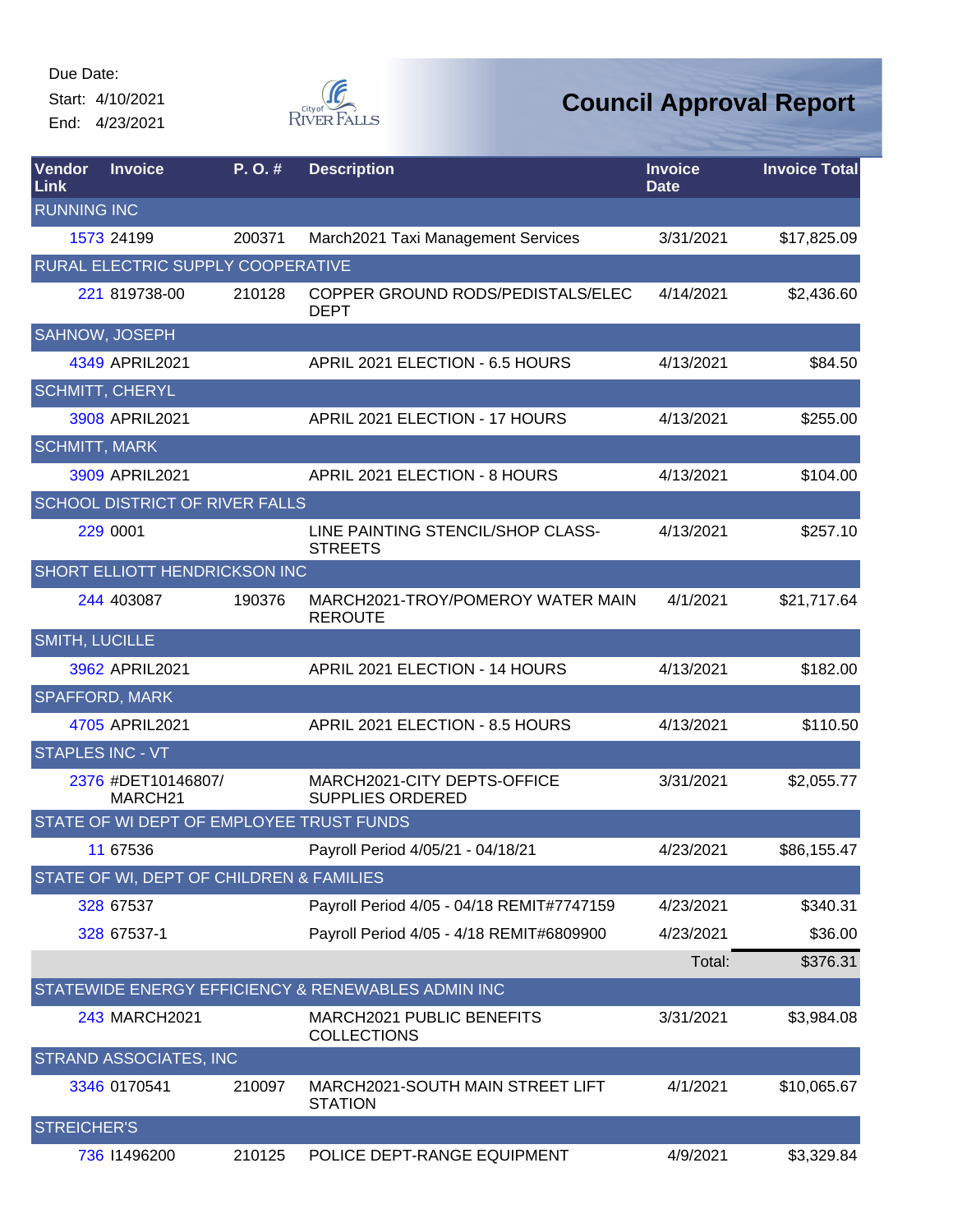Start: 4/10/2021 End: 4/23/2021



| Vendor<br>Link | <b>Invoice</b>                             | P.O.#  | <b>Description</b>                                           | <b>Invoice</b><br><b>Date</b> | <b>Invoice Total</b> |
|----------------|--------------------------------------------|--------|--------------------------------------------------------------|-------------------------------|----------------------|
|                | STUART C IRBY TOOL AND SAFETY              |        |                                                              |                               |                      |
|                | 156 S012259426.00 210043                   |        | TWO MANUAL SWITCHGEARS/INVENTORY                             | 4/2/2021                      | \$25,575.00          |
|                | 156 S012376712.00 210124<br>1              |        | ELEC DEPT-TRANSFORMERS/PADS                                  | 4/7/2021                      | \$24,548.00          |
|                |                                            |        |                                                              | Total:                        | \$50,123.00          |
|                | THE HOWARD E NYHART COMPANY INC            |        |                                                              |                               |                      |
|                | 1582 0166932                               |        | MARCH2021-SERVICES/INTERIM GASB75<br><b>ACTUARIAL REPORT</b> | 3/31/2021                     | \$2,200.00           |
|                | TOLTZ, KING, DUVALL, ANDERSON & ASSOCIATES |        |                                                              |                               |                      |
|                | 2172 002021000160                          | 190089 | JAN2021 ST CROIX ST OUTFALL FINAL<br><b>DESIGN</b>           | 4/1/2021                      | \$11,895.22          |
|                | 2172 002021000158                          | 170376 | JAN2021-NORTH INTERCEPTOR SANITARY<br><b>SEWER PROJECT</b>   | 4/1/2021                      | \$4,752.00           |
|                | 2172 002021000159                          | 180433 | JAN2021-NORTH INTERCEPTOR FINAL<br><b>DESIGN</b>             | 4/1/2021                      | \$11,005.28          |
|                | 2172 002021001330                          | 190089 | MARCH2021-ST CROIX ST OUTFALL FINAL<br><b>DESIGN</b>         | 4/12/2021                     | \$1,680.49           |
|                | 2172 002021001331                          | 180433 | MARCH2021-NORTH INTERCEPTOR FINAL<br><b>DESIGN</b>           | 4/12/2021                     | \$2,307.29           |
|                |                                            |        |                                                              | Total:                        | \$31,640.28          |
|                | <b>TOMASZEWSKI, FERN</b>                   |        |                                                              |                               |                      |
|                | 3853 APRIL2021                             |        | APRIL 2021 ELECTION - 7.5 HOURS                              | 4/13/2021                     | \$97.50              |
| TRACY, JODI L  |                                            |        |                                                              |                               |                      |
|                | 3902 APRIL2021                             |        | APRIL 2021 ELECTION - 17.5 HOURS                             | 4/13/2021                     | \$262.50             |
|                | <b>TRAYNOR, HELEN</b>                      |        |                                                              |                               |                      |
|                | 3849 APRIL2021                             |        | APRIL 2021 ELECTION - 6.5 HOURS                              | 4/13/2021                     | \$84.50              |
|                | TRC ENVIRONMENTAL CORPORATION              |        |                                                              |                               |                      |
|                | 1405 467716                                | 190329 | MARCH2021-RF HYDRO STUDIES &<br><b>LICENSE APP</b>           | 3/31/2021                     | \$69,830.65          |
|                | UHL COMPANY INC                            |        |                                                              |                               |                      |
|                | 446 64331                                  | 210041 | QTR2 HVAC AUTOMATION SYSTEM SVC-<br>CITY/PARK/LIBRARY        | 4/1/2021                      | \$1,395.00           |
|                |                                            |        | UNEMPLOYMENT INSURANCE-DEPT OF WORKFORCE DEV                 |                               |                      |
|                | 277 10727246                               |        | MARCH2021 UNEMPLOYMENT INSURANCE<br><b>CHARGES</b>           | 3/31/2021                     | \$1,119.30           |
|                | US BANK NATIONAL ASSOC                     |        |                                                              |                               |                      |
|                | 284 6077790                                |        | MARCH2021-FEB2022/2012A GO<br><b>REFUNDING BONDS</b>         | 4/1/2021                      | \$500.00             |
|                | USI INSURANCE SERVICES LLC                 |        |                                                              |                               |                      |
|                | 4562 3657228                               | 210110 | PAYMENT 4 OF 4-AGENCY SERVICE FEES                           | 4/1/2021                      | \$6,250.00           |